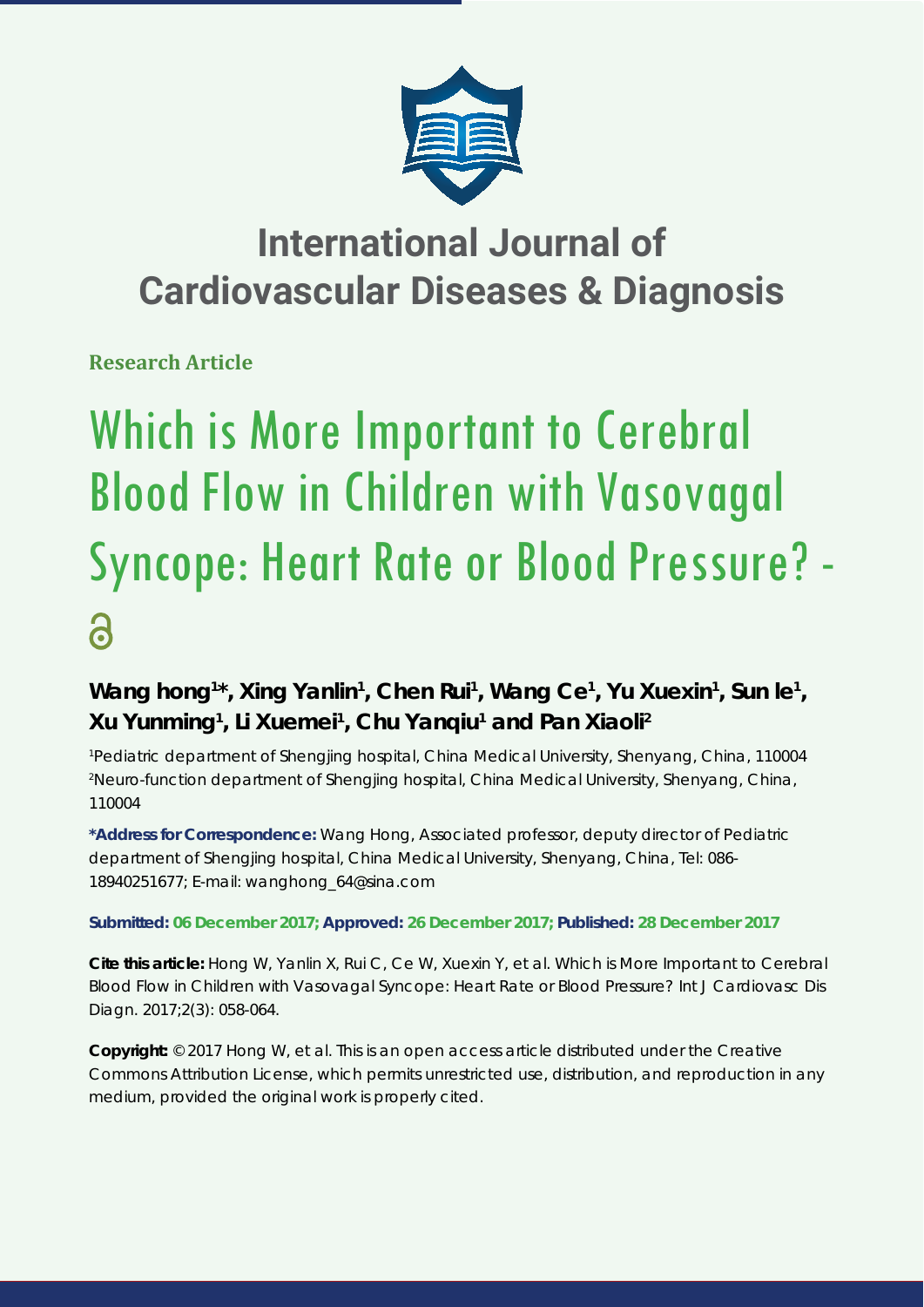#### **ABSTRACT**

Objective: The mechanism of Vasovagal Syncope (VVs) is transient cerebral insufficient blood flow. It results in short unconsciousness and failed to maintain body posture. Once the cerebral blood flow decrease, the cerebral wave becomes slow. To exploring the effects of Heart Rate (HR) and Blood Pressure (BP) at syncope, we recorded the cerebral wave using Ambulatory Electroencephalogram (AEEG) in children during the Head-Up Tilt Test (HUTT).

**Methods:** Total 152 children from the pediatric department of Shengjing Hospital, China Medical University were enrolled between January 2008 and March 2016. Serum biomarker tests, Electroencephalogram (EEG), Transcranial Doppler (TCD) and head Magnetic Resonance Angiography (MRA) or head Computed Tomography (CT) was examined. HUTT was performed concomitantly with AEEG. The endpoint was undergoing the HUTT for 45 minutes or the occurrence of syncope/pre-syncope. Sublingual nitroglycerin provocative test (4-6 μg/kg, max 300 μg) (SNHUTT) was followed HUTT for 20 minutes or the occurrence of syncope/pre-syncope.

**Results:** AEEG was performed in 107 patients. Ninety one AEEG was synchronous with HUTT, while 16 AEEG performed before HUTT. Abnormal AEEG was found in 10 patients HUTT/SNHUTT positive in 9 patients. Among them four with symmetrical high amplitude slow wave were found in bilateral cerebral hemispheres at the moment of syncope/pre-syncope occurred during HUTT (3 vasodepressor and one mixed depressor) and disappeared as soon as they prostration. Four with unsymmetrical spike waves at sleeping and one with sleep disorder at no-syncope period. The other one was HUTT negative but with slow waves at all day. Eighty four patients were positive in HUTT/SNHUTT, while 18 were negative despite undergoing HUTT and SNHUTT. Vice Sinusitis was accidentally found on MRA in 10 patients. Four with vasodepressor, two mixed depressor, One Postural Tachycardia Syndrome (POTS), one undefined and two negative.

**Conclusions:** Hypotension may play a more important role than HR in cerebral hemodynamic when VVs occurred during HUTT. Sinusitis may induce VVs. AEEG is an important method to distinguish the syncope with unconsciousness or convulsion during HUTT.

**Keywords:** Cerebral Blood Flow; Syncope; Ambulatory Electroencephalogram; Heart Rate; Blood Pressure

#### **INTRODUCTION**

Syncope is a common disease. The most frequent cause of recurrent syncope is Vaso-Vagal Syncope (VVs) [1]. In order to give an exact diagnosis, the serum biomarkers, 12-lead EKG, AECG, PDE, EEG, AEEG, TCD, head MRA or CT need to performed to except hypoglycemia, cardiac syncope, central nerve systom disease. It was well know that HUTT is the gold standard to diagnose VVs [2]. Nearly 80 percent syncope children were diagnosed by HUTT. The mechanism of Vasovagal Syncope (VVs) is transient cerebral insufficient blood flow. It results in short unconsciousness and failed to maintain body posture. Once the cerebral blood flow decrease, the cerebral wave becomes slow. The aim of this study was to investigate effects of Heart Rate (HR) and Blood Pressure (BP) at syncope.

#### **MATERIALS AND METHODS**

A total of 152 patients with syncope/pre syncope history were consecutively enrolled from the pediatric department of Shengjing Hospital, China Medical University, between January 2008 and March 2016. Exclusion criteria: cardiomyopathy, myocarditis, serious congenital heart disease, complex arrhythmia and cerebrovascular malformation. They underwent blood biomarkers test, included serum Hemoglobin (Hb), blood sugar, Creatine Kinase (CK), Creatine Kinase MB (CKMB), Creatine Kinase MB Mass (CKMB mass), Cardiac Troponin I (cTnI) and Highly Sensitive Cardiac Troponin T (hs-cTnT), ECG, AECG, PDE, EEG, TCD, head MRA or CT. HUTT or HUTT/SNHUTT were performed and synchronous recording AEEG.

#### **HUTT Protocol and Endpoint**

 Each patient fasted for 8 hours, and 100 ml normal saline was prepared to inject intravenously in the left hand. AEEG was connected, a 12 lead ECG was placed, and the head-up tilt bed rising to 60-70 degrees. HR monitor for whole HUTT by Defibrillator. BP (right arm) and ECG lead II were recorded every minute for the first three minutes and then every five minutes for 45 minutes or syncope/ pre-syncope occurred. If they agreement, the negative patients will continue to SNHUTT for another 20 minutes or syncope/pre– syncope occurred, while BP monitor and ECG lead II tracing every minute.

#### **The criteria for syncope**

Orthostatic Hypotension (OH): HR change less 10 bpm, SBP≤80 mmHg or  $DBP \leq 50$ mmHg with syncope/pre-syncope performed within three minutes of HUTT. POTS: HR increase  $\geq 40$  bpm or over 130 bpm with syncope /pre-syncope within10 minutes of HUTT, at mean while SBP decrease less 20 mmHg and DBP decrease less 10 mmHg. Three subtype VVs were cardio depressor: HR < 75bpm in 4-6 years old,  $HR < 65$ bpm in 7-8 years old,  $HR < 60$ bpm over 8 years old; SBP without significant change; Vasodepressor: HR without significant changed, SBP≤80 mmHg or DBP ≤ 50mmHg with syncope or pre-syncope; Mixed depressor: both HR and BP decrease.

#### **INSTRUMENTS AND EQUIPMENTS**

ECG: NIHON KOHDEN 91309, Japan. ECG monitoring: LIFEPAK 20 Defibrillator, Physio-Control, US Monitor: PM-7000, Shenzhen Mairui Biological Medical Electronic co., LTD, China. AECG: TLC3000B, Qinhuangdao Conde Medical Systems co., LTD, China. TCD: DWL, Germany. EEG: Medelec, England. AEEG: 32 leads Voyageur, Nicolet, US. CT: Toshiba 64 spiral CT, Japan. MRA: imaging of nuclear magnetic resonance (NMR) and artery angiography, Intera Achieva 3.0T, PHILIPS Netherlands. Bed of HUTT: Beijing Juchi Pharmaceutical Co., LTD, China.

#### **STATISTICS ANALYSIS**

Categorical data was shown with means  $\pm$  standard deviation. The comparison of means was performed with t test. The rate was compared using the  $\chi^2$  test. Data analysis was conducted with SSPS11.5 software and  $P < 0.05$  was considered to be a significant difference.

#### **RESULTS**

#### **General information in children with syncope**

Table 1 was the summary of general information in children with syncope. Hb in female is lower than male, P<0.05.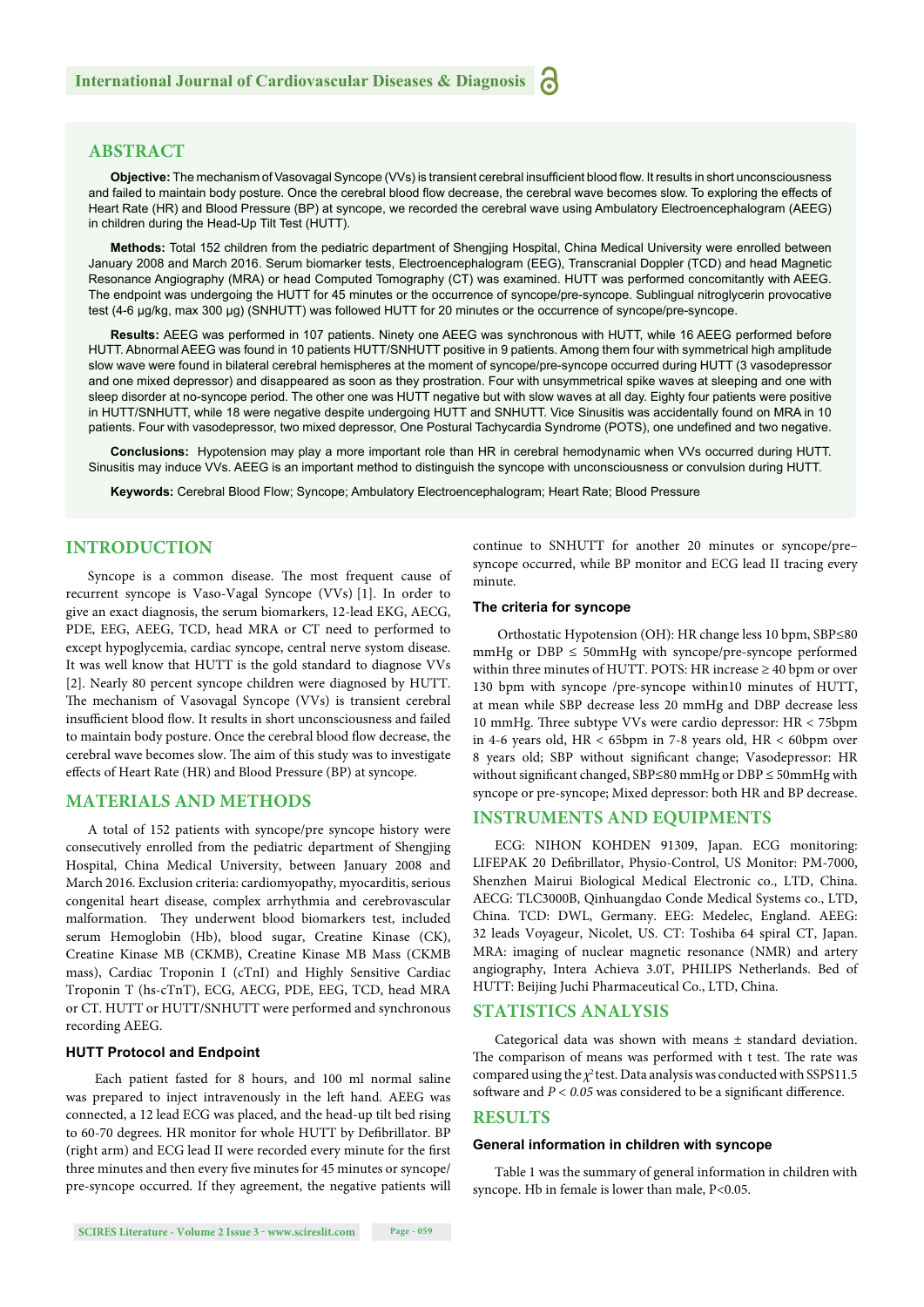#### **Clinic examination results in syncope children**

Table 2 showed the examination results in syncope children**.** In one boy with left ventricle hypertrophy on ECG but normal anatomy and systolic function of the left ventricle on PDE, BP and AECG before HUTT, the heart rhythm changed from sinus to atrio-ventricular node when pre-syncope occurred during HUTT. His lowest HR was 39 bpm and resolved once he lay on his back. Two children with sinus bradycardia on AECG, one with mixed depressor and the other one with uncertain in HUTT. A male with paroxysmal sinus tachycardia on AECG had vasodepressor in HUTT.

Total of nine patients HUTT positive with abnormal AEEG: 4 with slow waves on AEEG at the moment of syncope or pre-syncope occurred during HUTT, which 3 showed 2-3 Hz high-voltage slow waves and one showed 5-7 Hz, 4 with spikes and discharge wave on AEEG at sleeping and one had sleep disturbance waves. But all 5 were without a corresponding clinic events during HUTT. One case HUTT was negative but with 2-3 Hz slow wave on EEG and AEEG. His MR suggests encephalitis with the bilateral temporal parietal lobe increased T2W1 signal.

In TCD, 11 patients had rapid cerebral blood flow but normal EEG and AEEG. All 16 patients head CT were normal. Of 111 children underwent head MRA, 25 had abnormal results: 10 with paranasal sinusitis (4 vaso-depressor, 2 mixed-depressor, one POTS, one uncertain and 2 negative on HUTT). 5 cerebral vassal stenosis (3 vertebral artery, 2 arteriae cerebri anterior); 5 with arachnoid cyst of left temporal pole; 3 with outside the brain rests slightly widened, one with cyst of pellucid septal cave; one with increased T2W1 signal in bilateral parietal temporal lobe. A vaso depressor girl with transient face and limb convulsions, her AEEG showed transient high amplitude discharges of bilateral cerebral hemispheres with high 2-3 Hz slow waves (Figure 1); A boy with frequent syncope but normal AEEG during faint when HUTT, while epileptic waves was recorded during sleep on AEEG. This wave has no diagnostic value but would be useful on follow-up (Figure 2). Another girl had multiple episodes of syncope without twitch occurred. Two weeks ago she took video EEG in local hospital and found epileptic waves during sleeping (Figure 3). Her parents didn't agree to undergo AEEG during HUTT. Followed HR and BP goes down, she had a faint and transient facial convulsion lasting 3-4 seconds and resolved after laying down on her back without accompanying urinary incontinence. MRA usually be use to find congenital malformation of cerebral artery. A POTS girl, with Kawasaki disease five years ago, was found left vertebral artery stenosis (near closure) in MRA but normal AEEG during syncope occurred, it suggests that her syncope was no relation to her structural change.

#### **HUTT results**

Table 3 was the summary of HUTT results. Forty seven of 152 HUTT positive and 37/55 HUTT negative children were positive after SNHUTT. The males were elder than females, showed significant difference,  $P < 0.05$ .

A patient in this study was hospitalized two times for syncope recurrent, initial testing showed POTS and half year later his HUTT showed VVs vasodepressor type. After talking with his father we learn that his parents had divorced, he lived with his father and a stepbrother. He possibly felt that he was treated coldly. He frequent fainted after his father remarried. After he consulted a psychologist his syncope was never happened again.

Table 4 and figure 4-7 showed the comparison between different types of syncope with HUTT.

A boy with pseudo-syncope, his syncope occurred with normal HR and BP during HUTT.

#### **DISCUSSION**

It has been reported that over half syncope patients of teenage were benign [3]. According to an investigation in Beijing and Hunan and Hubei provinces, VVs was the most common type among children [4]. This study showed similar results. At the beginning of HUTT, 13 children with syncope or pre-syncope after three minutes had SBP increased over 20 mmHg and/or MAP elevated over 10 mmHg. It was unclear they should belong to which types and we named them as 'undefined '. Someone with syncope/pre-syncope with HR over 130 bpm or HR increased over 40 bpm that occurred 10 minutes later after HUTT and couldn't be diagnosed POTS. We found that if HUTT is continued, their BP or both BP and HR dropped and should belong to VVs. Further talking about with the pseudo-syncope boy's father we learned he has an overcritical mother. After consultation with a psychologist he was diagnosed with body conversion disorder and hysteria [5]. He improved after six months of psychological counseling and treatment with Sertraline. Typically psychogenic pseudo-syncope presents in a pediatric patient with excessive parental monitoring as well as negative self-image [6]. Among 97 patients over three years in a pediatric cardiology syncope center in France, 70.4% were VVs, 20.6% were psychogenic pseudo-syncope and 6.2% were

| <b>Table 1:</b> General information and biomarkers of children with syncope. |    |                |                         |                         |                             |                                                        |              |             |               |                                 |                   |             |
|------------------------------------------------------------------------------|----|----------------|-------------------------|-------------------------|-----------------------------|--------------------------------------------------------|--------------|-------------|---------------|---------------------------------|-------------------|-------------|
| Gender                                                                       | n  | Age<br>(years) | fainted<br><b>Times</b> | fainted<br><b>Times</b> | <b>FBS</b>                  | Hb                                                     | CK           | <b>CKMB</b> | <b>CKMB-M</b> | cTnl                            | Hs-cTnT           | NT-pro BNP  |
| Male                                                                         | 66 | $10.8 \pm 2.3$ | $3.5 \pm 7.6$           | $3.5 \pm 7.6$           | $4.9 \pm 0.3$   132 $\pm$ 8 |                                                        | $104 \pm 83$ | $26 \pm 33$ | $1.4 \pm 0.6$ | $0.010 \pm 0.012$ 0.005 ± 0.009 |                   | $46 \pm 37$ |
| Female                                                                       | 86 | $10.3 \pm 2.4$ | $2.7 \pm 2.4$           | $2.7 \pm 2.4$           |                             | $4.9 \pm 0.6$   129 $\pm$ 8 <sup>a</sup>   82 $\pm$ 50 |              | $19 \pm 7$  | $1.3 \pm 0.9$ | $0.025 \pm 0.110$               | $0.005 \pm 0.011$ | $51 \pm 40$ |
| Note: compared to male: $a = P < 0.01$                                       |    |                |                         |                         |                             |                                                        |              |             |               |                                 |                   |             |

| Table 2: positive clinic examination results in syncope children. |     |            |             |                |            |             |            |      |            |  |  |
|-------------------------------------------------------------------|-----|------------|-------------|----------------|------------|-------------|------------|------|------------|--|--|
| Gender                                                            | n   | <b>ECG</b> | <b>AECG</b> | <b>DOPPLER</b> | <b>EEG</b> | <b>AEEG</b> | <b>TCD</b> | СT   | <b>MRA</b> |  |  |
| Male                                                              | 66  | 9/66       | 8/55        | 2/64           | 4/63       | 4/41        | 4/42       | 0/5  | 16/48      |  |  |
| Female                                                            | 86  | 18/86      | 12/78       | 4/85           | 9/84       | 7/61        | 7/57       | 0/11 | 17/68      |  |  |
| P                                                                 |     | 0.2435     | 0.8939      | 0.6270         | 0.2608     | 0.7837      | 0.6662     |      | 0.3272     |  |  |
| Total                                                             | 152 | 27/152     | 20/133      | 6/149          | 13/127     | 11/102      | 11/99      | 0/16 | 33/116     |  |  |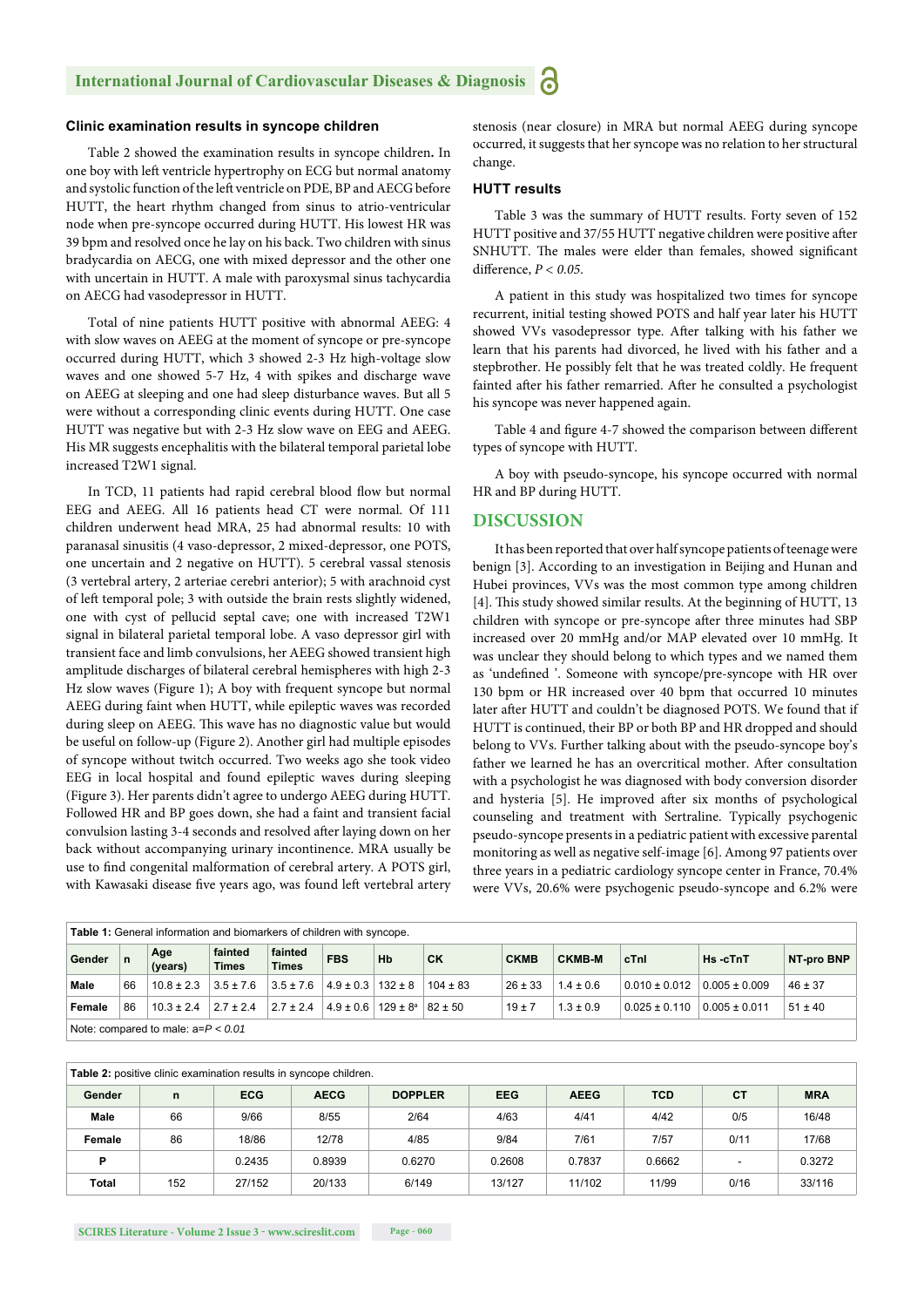

at the frontal and temporal regions.



**Figure 2:** AEEG of HUTT negative girl with three times syncope. There were bursts of nonsynchronous, high negative spike and slow waves on both hemispheres

**Figure 1:** AEEG of female with vasodepressor syncope during HUTT: both cerebral hemispheres show high 2-3 Hz slow waves (beginning from arrow) that disappeared after she lay on her back.



#### **International Journal of Cardiovascular Diseases & Diagnosis** 6

检验开始时间: 2015-9-9 10:19:21

第1页,共1页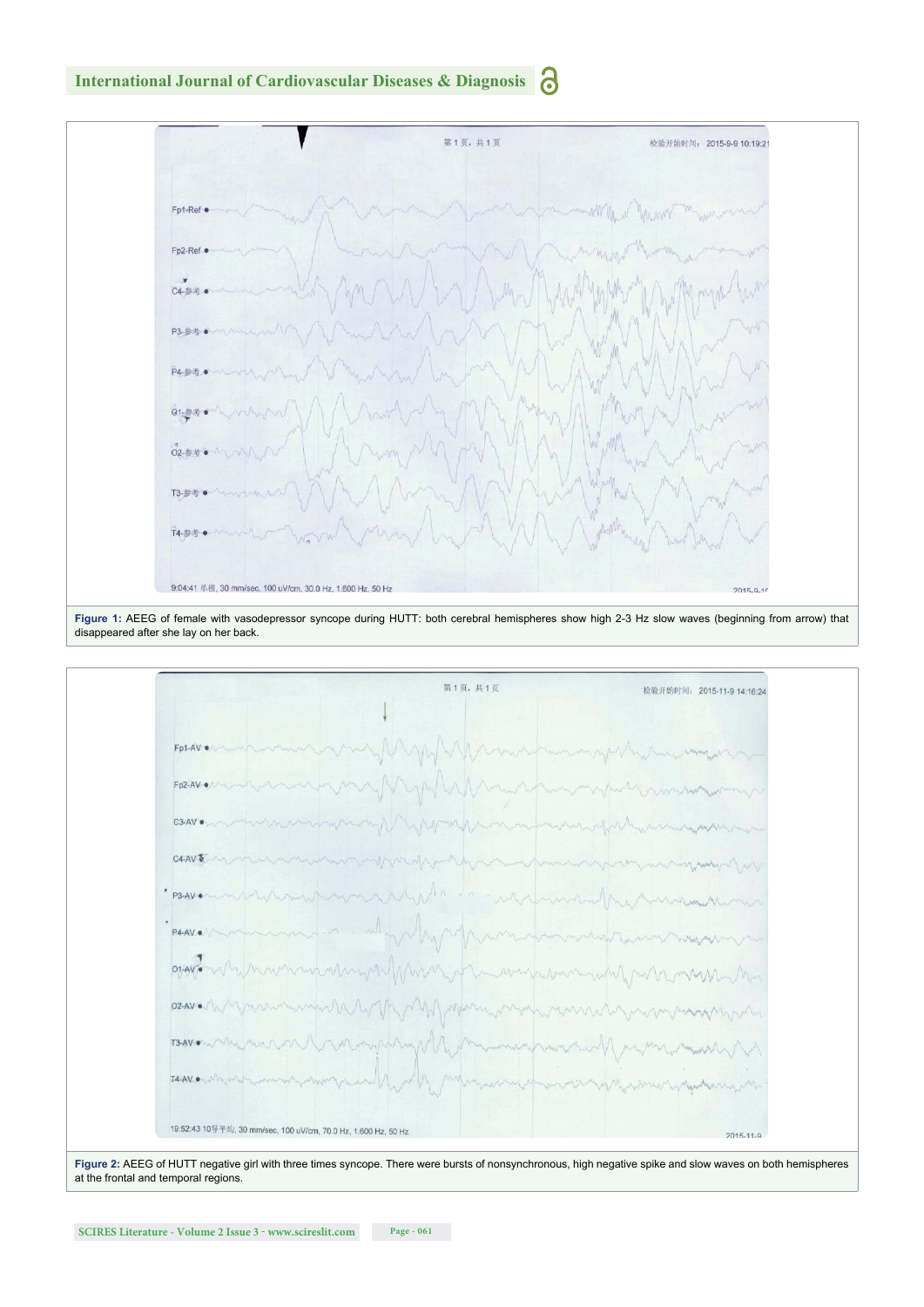#### ခ **International Journal of Cardiovascular Diseases & Diagnosis**





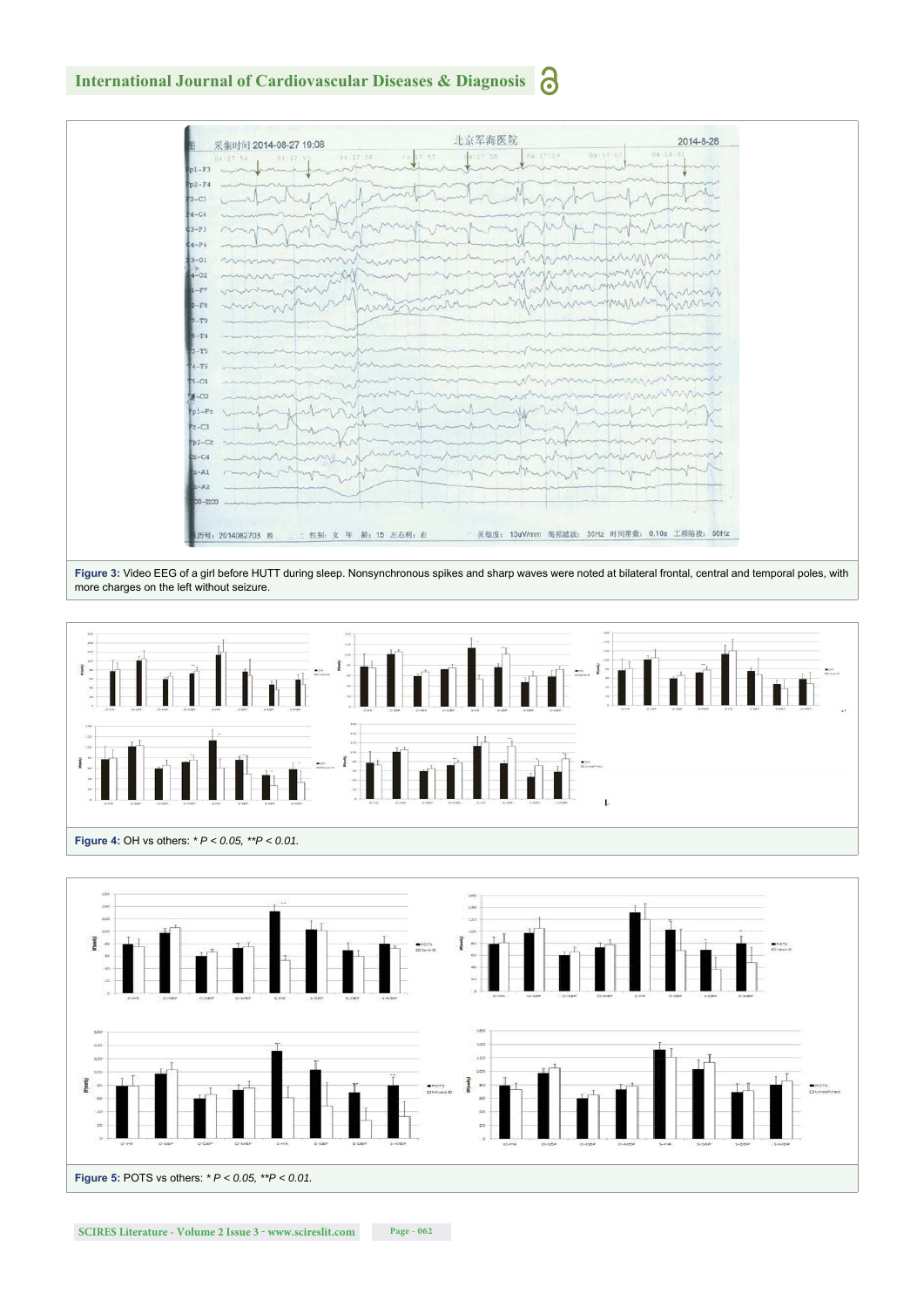#### **International Journal of Cardiovascular Diseases & Diagnosis** ä٦





| Table 3: HUTT results.                  |    |                       |             |             |                |        |                |         |                  |          |             |
|-----------------------------------------|----|-----------------------|-------------|-------------|----------------|--------|----------------|---------|------------------|----------|-------------|
| Gender                                  | n  | Age (years)           | <b>HR</b>   | <b>POTS</b> | OH             | Vaso-D | Cadiac-D       | Mixed-D | <b>Uncertain</b> | Negative | HUTT (min)  |
| <b>HUTT</b>                             |    |                       |             |             |                |        |                |         |                  |          |             |
| Male                                    | 43 | $11.0 \pm 2.0$        | $78 \pm 14$ | 2           | $\overline{2}$ | 8      |                | 8       | 4                | 18       | $29 \pm 16$ |
| Female                                  | 54 | $9.6 \pm 2.3^{\circ}$ | $82 \pm 15$ | 3           |                | 5      |                | 8       | 5                | 31       | $33 \pm 15$ |
| <b>Total</b>                            | 97 | $10.3 \pm 2.3$        | $79 \pm 14$ | 5           | 3              | 13     | $\overline{2}$ | 16      | 9                | 49       | $31 \pm 16$ |
| HUTT+SNHUTT                             |    |                       |             |             |                |        |                |         |                  |          |             |
| Male                                    | 23 | $10.3 \pm 2.7$        | $83 \pm 16$ | $\Omega$    | $\Omega$       | 9      | 1              | 3       | $\overline{ }$   | 9        | $54 \pm 7$  |
| Female                                  | 32 | $11.4 \pm 2.0$        | $75 \pm 12$ | $\mathbf 0$ | $\Omega$       | 14     | $\overline{2}$ | 4       | 3                | 9        | $53 \pm 6$  |
| <b>Total</b>                            | 55 | $11.0 \pm 2.4$        | $79 \pm 15$ | $\mathbf 0$ | $\mathbf 0$    | 23     | 3              | 7       | 4                | 18       | $54 \pm 7$  |
| Note: Compared to males: $a = P < 0.01$ |    |                       |             |             |                |        |                |         |                  |          |             |

| Table 4: Comparison between different types of syncope with HUTT.                                                                                                   |    |                              |                         |                            |               |              |             |                          |                           |                           |                           |                           |
|---------------------------------------------------------------------------------------------------------------------------------------------------------------------|----|------------------------------|-------------------------|----------------------------|---------------|--------------|-------------|--------------------------|---------------------------|---------------------------|---------------------------|---------------------------|
| <b>HUTT</b>                                                                                                                                                         | n  | Age                          | <b>Fainted</b><br>times | <b>HUTT time</b>           | O-HR          | 0-SBP        | 0-DBP       | 0-MBP                    | S-HR                      | S-SBP                     | S-DBP                     | <b>S-MBP</b>              |
| <b>Negative</b>                                                                                                                                                     | 67 | $10.0 \pm 2.6$               | 5 ± 10                  | $49 \pm 9$                 | $81 \pm 15$   | $106 \pm 14$ | $66 \pm 12$ | $77 + 11$                | $\overline{\phantom{a}}$  |                           | ۰                         |                           |
| OH                                                                                                                                                                  | 3  | $11.3 \pm 2.1$               | $2 \pm 1$               | $3 \pm 0^6$                | $77 \pm 25$   | $101 \pm 9$  | $59 \pm 4$  | $72 \pm 1^6$             | $113 \pm 20$              | $76 \pm 7$                | $47 \pm 9$                | $58 \pm 12$               |
| <b>POTS</b>                                                                                                                                                         | 5  | $10.0 \pm 1.6$               | 4±4                     | $8 \pm 2^{bd}$             | $79 \pm 12$   | $97 \pm 8$   | $60 \pm 6$  | $73 \pm 8$               | $132 \pm 11$              | $103 \pm 14^{\circ}$      | $69 \pm 13^{\circ}$       | $80 \pm 13$ °             |
| Card-D                                                                                                                                                              | 5  | $12.4 \pm 1.7$ <sup>ae</sup> | $4 \pm 2$               | $42 \pm 12$ <sup>df</sup>  | $75 \pm 13$   | $106 \pm 4$  | $67 \pm 4$  | $75 \pm 7$               | $53 \pm 8$ <sup>cf</sup>  | $101 \pm 12$ <sup>d</sup> | $59 \pm 10^{\circ}$       | $72 \pm 5$                |
| Vaso-D                                                                                                                                                              | 36 | $11.1 \pm 2.0^a$             | $3 \pm 3$               | $38 \pm 18$ bdf            | $81 \pm 15$   | $105 \pm 19$ | $66 \pm 8$  | $78 \pm 8^{\circ}$       | $120 \pm 27$              | $68 \pm 36^{\circ}$       | $37 \pm 20^{\circ}$       | $48 \pm 25$ <sup>f</sup>  |
| Mixed-D                                                                                                                                                             | 23 | $10.2 \pm 2.3$               | $2 \pm 1$               | $28 \pm 17$ <sup>bdf</sup> | $79 \pm 16$   | $103 \pm 11$ | $66 \pm 10$ | $76 \pm 10$ <sup>c</sup> | $61 \pm 17$ <sup>cf</sup> | $49 \pm 35^{\text{de}}$   | $27 \pm 19$ <sup>df</sup> | $33 \pm 23$ <sup>cf</sup> |
| undefined                                                                                                                                                           | 13 | $11.5 \pm 1.6^{\circ}$       | $3 \pm 2$               | 34 ± 12bdf                 | $73 \pm 10^a$ | $105 \pm 6$  | $65 \pm 7$  | $78 \pm 5^{\circ}$       | $121 \pm 13$              | $113 \pm 12$ <sup>d</sup> | $71 \pm 12^d$             | $86 \pm 11^{\circ}$       |
| Note: Compared to negative, $a = P < 0.05$ , $b = P < 0.01$ ; compared to OH: $c = P < 0.05$ , $d = P < 0.01$ ; compared to POTS: $e = P < 0.05$ , $f = P < 0.01$ . |    |                              |                         |                            |               |              |             |                          |                           |                           |                           |                           |

cardiogenic syncope [7]. Of course, if syncope occurs with action or anger, potentially life-threatening disease could be the cause [8,9].

It was well known that deceasing cerebral blood flow can result syncope [10]. Transcranial Doppler (TCD) was the best way to monitor cerebral blood flow [11], but it is inconvenience to operate during HUTT when the bed rising and down [12]. Cerebritis children maybe accompany syncope and they can be found slow wave at any time on EEG, while VVs only transient slow wave and epilepsy outbreak is spike and ware wave on EEG. Therefore, with AEEG to monitor brain waves can distinguish them very well when syncope occurred during HUTT. The AEEG change of image one was in agreement with the report that there was insufficient blood supply in upright syncope [13]. For the episode wasn't monitored with AEEG in patient image 3, epilepsy couldn't be except. In this study, cardiac depressor/ mixed depressor's HR decreased to criteria and recovered as soon as they are prostrate, while some vasodepressor/ mixed depressor kept their SBP/DBP/MBP lower or continue goes down for 1 to 2 minutes after prostration, then gradually recovered, such as these 4 patients with slow waves during syncope. Therefore, we deduced the blood pressure may play a more important role than HR in VVs. Thus we should stop HUTT as soon as the syncope or pre syncope occurred and the BP decreasing reached diagnostic criteria to prevent brain damage, furthermore, preparing venous access and normal saline before HUTT was essential.